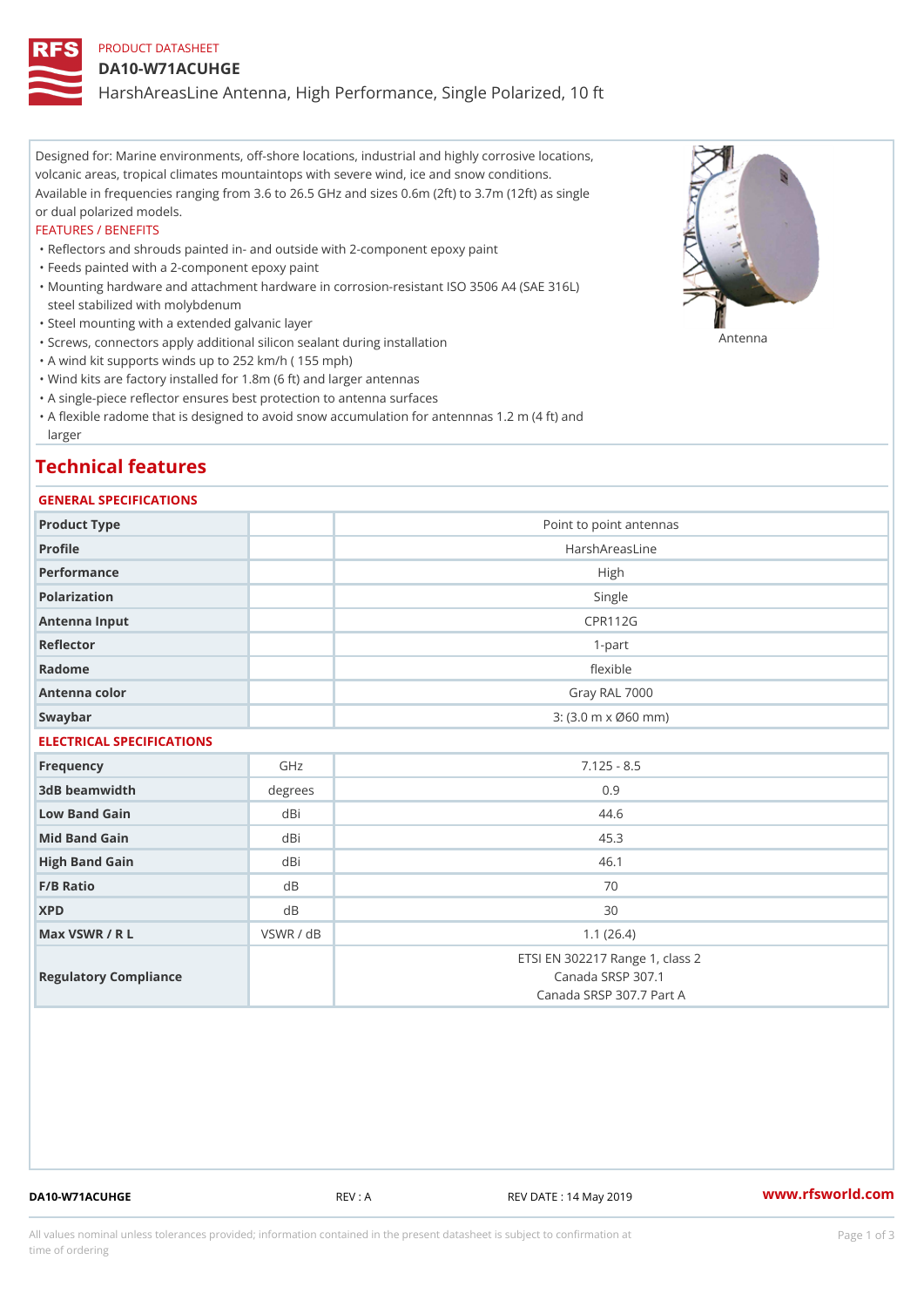# PRODUCT DATASHEET

## DA10-W71ACUHGE

HarshAreasLine Antenna, High Performance, Single Polarized, 10 ft

| Diameter                          | ft $(m)$     | 10(3)                                                   |
|-----------------------------------|--------------|---------------------------------------------------------|
| Elevation Adjustment              | degree:      | ± 5                                                     |
| Azimuth Adjustment                | degree       | ± 5                                                     |
| Polarization Adjustment           | degree:      | ± 5                                                     |
| Mounting Pipe Diameter<br>minimum | $mm$ (in)    | 114(4.5)                                                |
| Mounting Pipe Diameter<br>maximum | $mm$ (in)    | 114(4.5)                                                |
| Approximate Weight                | kg (lb)      | 290 (638)                                               |
| Survival Windspeed                | $km/h$ (mph) | 252 (155)                                               |
| Operational Windspeed             | $km/h$ (mph) | 190 (118)                                               |
| <b>STRUCTURE</b>                  |              |                                                         |
| Radome Material                   |              | PVC coated fabric                                       |
| FURTHER ACCESSORIES               |              |                                                         |
| optional Swaybar                  |              | $3: (3.0 \, \text{m} \times \emptyset 60 \, \text{mm})$ |
| Further Accessories               |              | SMA-SKO-UNIVERSAL-L : Universal sway bar fixation       |

#### MOUNT OUTLINE

| Dimension_A                                     | m m<br>(i n) | 3220 (126.8) |
|-------------------------------------------------|--------------|--------------|
| Dimension_B                                     | m m<br>(i n) | 1640 (64.6)  |
| Dimension C                                     | m m<br>(i n) | 550 (21.7)   |
| Dim D-<br>$114$ m m $(4.5$ in $)$ P ii p $\geq$ | m m          | 190 (7.5)    |
| Dimension E                                     | m m<br>(i n) | 370 (14.6)   |
| Dimension <sub>_F</sub>                         | m m<br>(in   | 1440 (56.9)  |

DA10-W71ACUHGE REV : A REV DATE : 14 May 2019 [www.](https://www.rfsworld.com)rfsworld.com